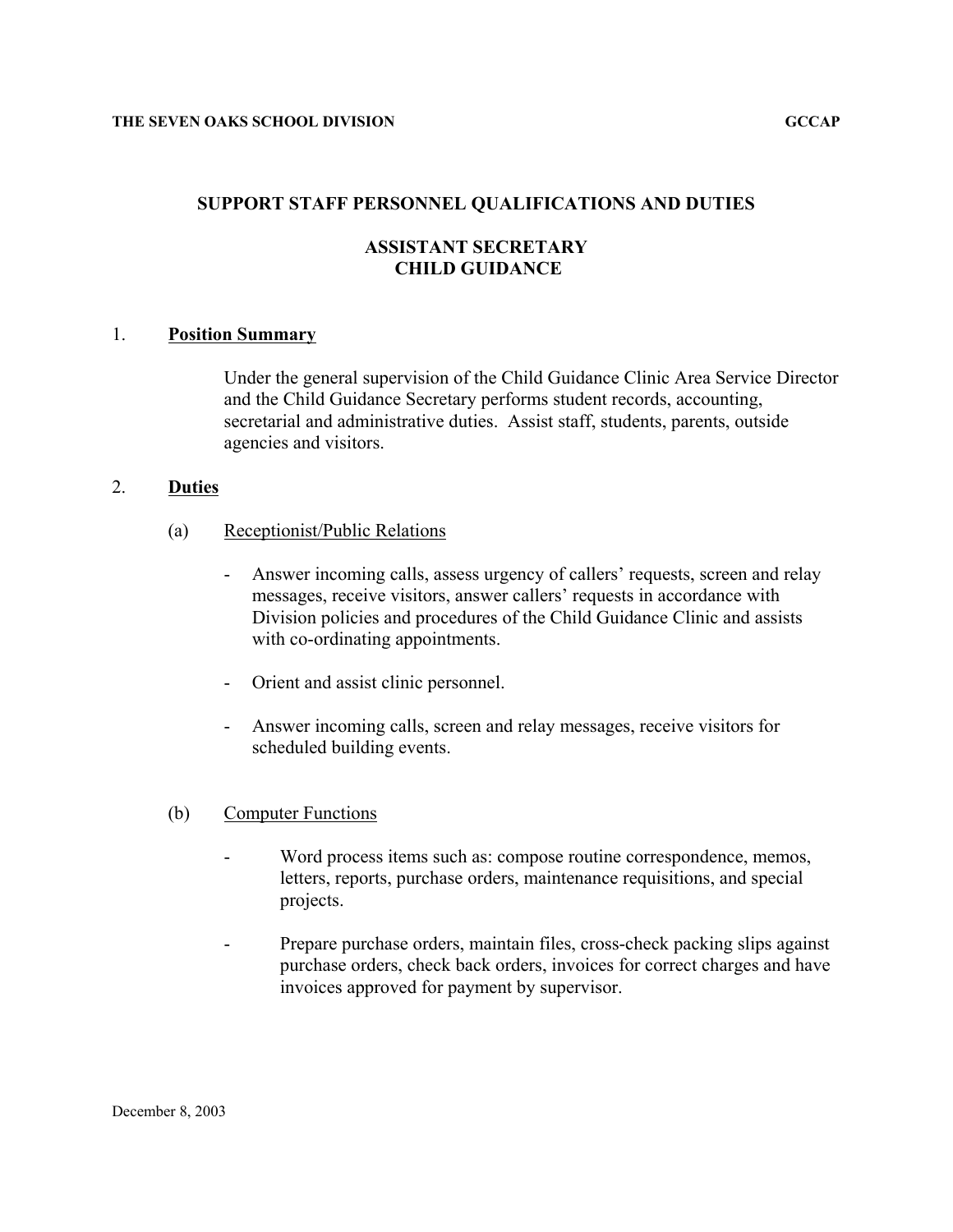### (c) Office Management

- Assist with maintaining files on each case and ensure the security of confidential files.
- Assist with opening, sorting and directing incoming mail.
- Assist with ordering, maintaining and distributing supplies.
- Assist with preparing case reviews for each clinician including coordinating files for each clinician and preparing follow-up list.
- Liaise with outside contacts.
- Set up and maintain bulletin boards and information binders.
- Requisition supplies and test materials for clinicians.
- Maintain and sign out test materials for clinicians.
- Print and collate sufficient copies of correspondence for distribution through school mail.
- Photocopy

### 3. **Education**

- Grade XII
- 1 year Administrative Assistant Course or equivalent to attain knowledge of word processing, keyboarding, basic accounting.
- Typing 60 wpm.
- Use of office equipment such as computer, multi-line phone, voice mail, calculator, photocopier, fax machine.
	- Knowledge of PHIA & FIPPA Acts.

#### December 8, 2003